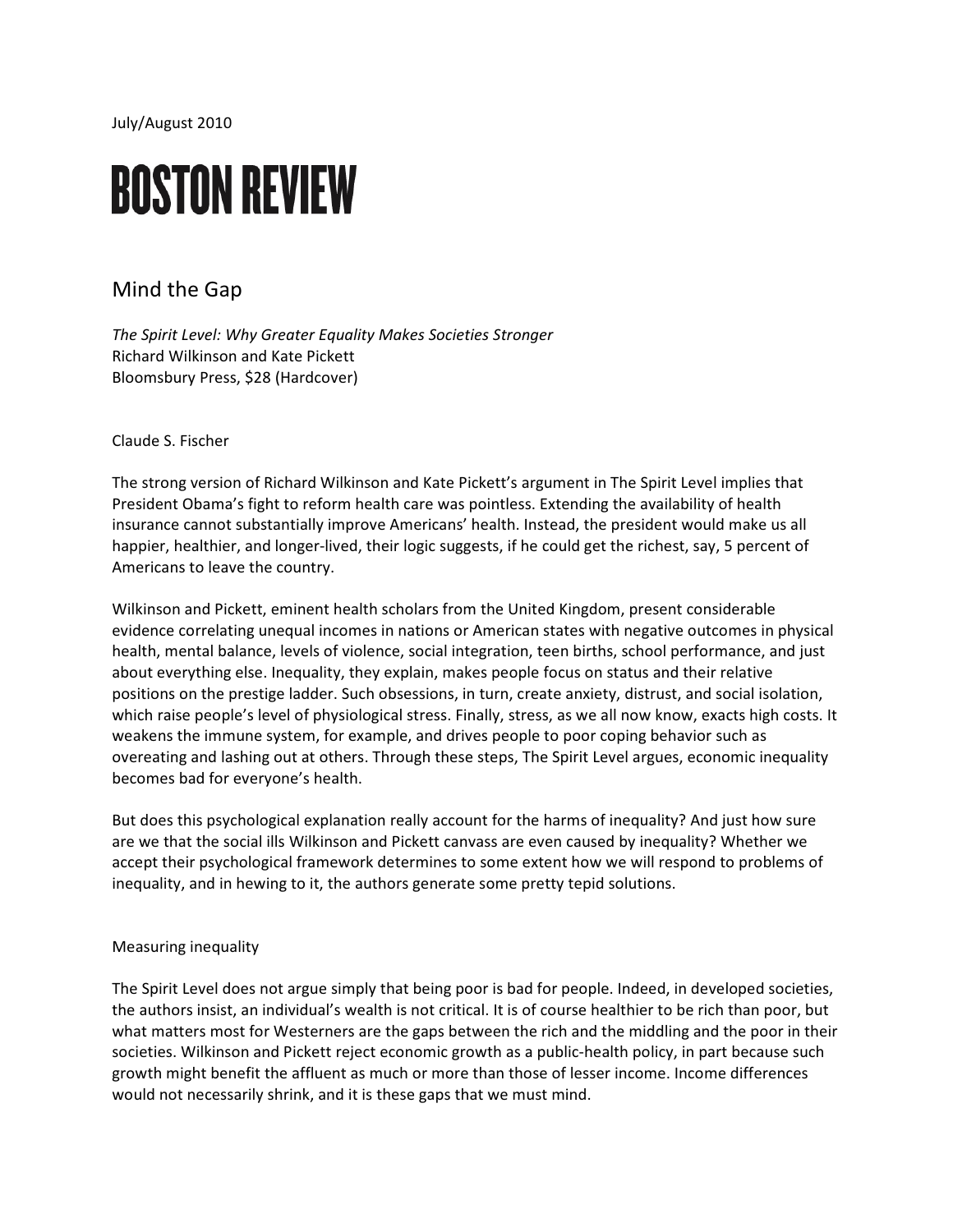For proof, the authors present dozens of similar, paired graphs. Across the bottom of each graph is a scale running left to right from low to high income inequality. On the vertical axis is a measure of the prevalence or intensity of a social problem, such as obesity or depression. The authors plot the locations of several Western countries and Japan, and the dots typically line up such that the more inequality, the worse the problem. In the international comparisons, Japan almost always falls in the bottom left corner of the space—low inequality, few problems—while the top right of the space—high inequality, many problems—mostly is reserved for the United States. In the U.S.-focused versions of these graphs, states take the place of nations. The states do not line up quite as neatly, but the pictures convey the same message: more inequality, more bad stuff.

Lest these graphs seem intimidating, understand that one of this book's virtues is how straightforward and reader-friendly its prose and figures are. (There are even cartoons.) Wilkinson and Pickett also crisply and lucidly summarize research drawn from nearly 400 scholarly references. The authors anticipate criticisms, take pains to explain complex issues, and respect the reader. And as someone who many years ago coauthored a book on the hazards of inequality, I am sympathetic to their project. But are their numbers right? Is there an association between inequality and bad outcomes—do the graphs tell the whole truth? And, if there is a correlation, is inequality really the major cause of all those problems?

One concern is how we measure inequality. Researchers often use a measure of the distribution of income—usually, the "Gini coefficient"—or compare the income of the richest 10 or 20 percent of the population to that of the poorest 10 or 20 percent.

But different metrics produce different results. Good and comprehensive measures of inequalities in accumulated wealth rather than annual income show much greater inequality: in 1999 an American family at the 80th percentile of income made about two times what a family at the 50th percentile did, but the family at the 80th percentile in wealth owned about six times the assets of the 50th-percentile family. On the other hand, good and comprehensive measures of consumption indicate less inequality: a family at the 80th percentile of spending paid only 1.5 times as much for food and clothing as did a family at the 50th percentile. American families almost all the way down to the very poorest own cars, televisions, and the like, and some commentators point to such consumption numbers to dismiss the concern about income inequality.

Using a metric other than money also changes the picture. For instance, while inequality in how much people earn has widened considerably in the United States for about four decades, inequality in how long people live has narrowed somewhat.

A second question about the empirical basis for the connection between inequality and well-being is whether the authors have fairly examined all the bad outcomes. A major omission in their graphs is the suicide rate, which is considerably lower in more unequal countries. The authors try unpersuasively to explain this away, contending that in unequal societies people project their status anxiety outward, blame others rather than themselves, and thus end up killing others rather than themselves. Another outcome Wilkinson and Pickett ignore is the rate of births to unwed mothers, which also trends downward as inequality rises, especially if one brackets anomalous Japan. (By the way, anyone can easily play this game of chart-your-bad-outcomes by ransacking the Web sites of the U.N. Human Development Report, the Organization for Economic Co-operation and Development, and the U.S. Census Bureau, and then copying the tables into spreadsheets.) The authors may have overreached by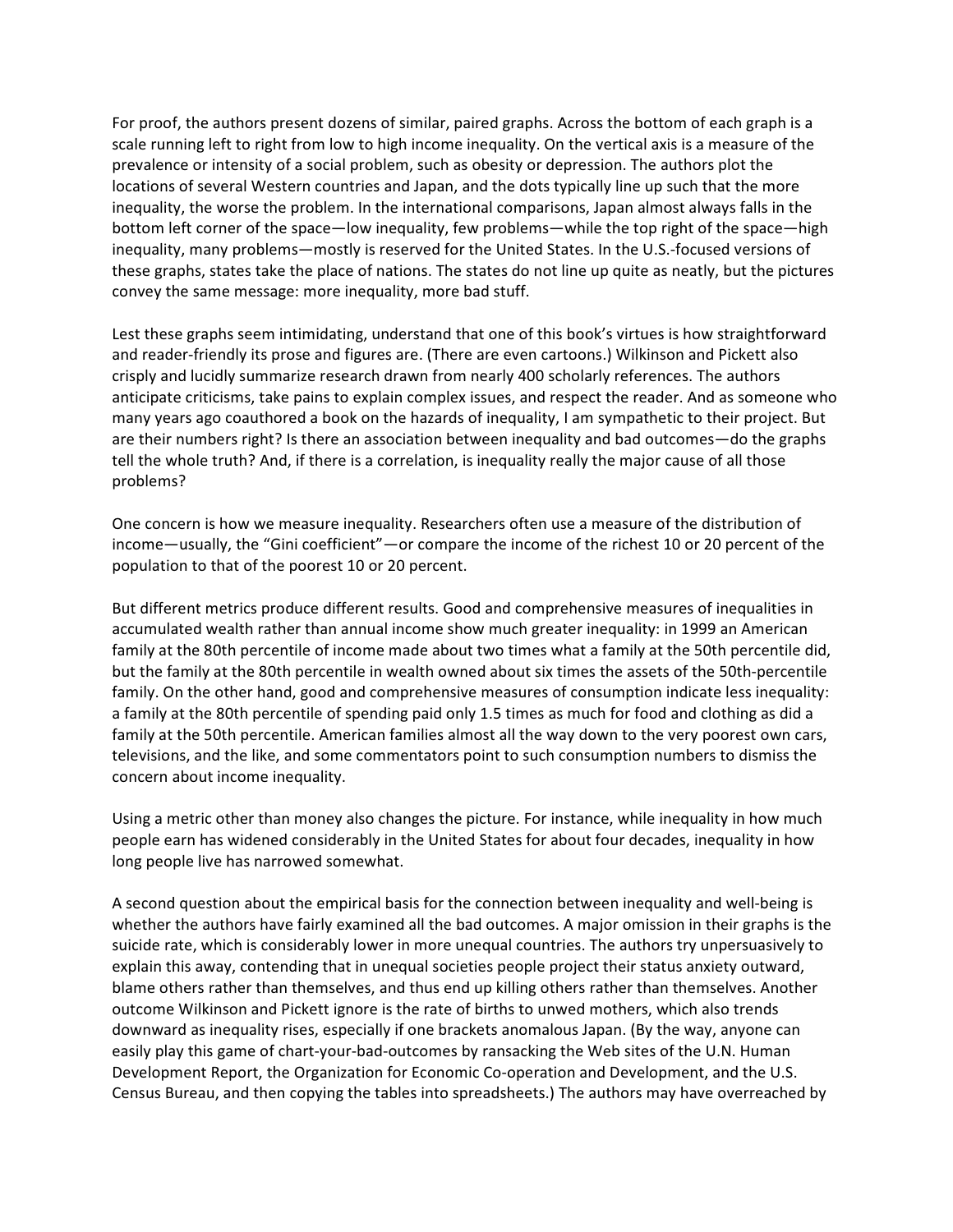implying that virtually every social ill can be blamed on inequality.

Finally, there is the problem of what the aggregate numbers mean for any given person. Wilkinson and Pickett's graphs are displays of what are called ecological correlations, that is, they represent the connection between the income inequality of a country (or state) and some average outcome—say, average life span, or average risk of being obese. Such averages hide huge variations within countries and states, variations that overlap. The average Japanese man will live four years longer than the average American man, but many millions of American men will outlive many millions of Japanese men. Ecological correlations based on averages vastly overstate the actual connection between inequality and individuals' life spans. This is not just a technical quibble. A substantive implication of this distinction is that it is better for your health to be rich in America than to be poor in Japan, no matter what the average differences are.

Wilkinson and Pickett would respond that it is still healthier for both the rich and for the poor to live in Japan than in the United States. Whether that is so gets yet more complicated. But, even if the graphs exaggerate the implications of national inequality for individuals, we can allow the authors this: in a Rawlsian sense, if you did not know how rich you would be, then choosing to be born in a more equal society would, all else staying constant, decrease your risks of many bad outcomes. How much of a decrease is difficult to estimate.

#### Sven versus Jack

Grant that inequality is often correlated with bad outcomes. Is inequality therefore the cause? With overly bold claims such as, "we have shown that reducing inequality leads to a very much better society," Wilkinson and Pickett assert that there is more than a correlation here, that inequality is a—perhaps the primary—cause of bad outcomes such as violence, short lives, repression of women, psychological depression, and so on. Here is where most of the academic controversy focuses: is there some other factor that is really at work, such that income inequality is just a side issue? Researchers have put much of the data Wilkinson and Pickett use onto statistical torture racks trying to extract truthful confessions, but often elicit only garbled croaks.

Some critics argue that these ecological correlations between inequality and average outcomes are just a statistical illusion arising from the fact that the health benefits of each additional dollar are greatest for people of low incomes and marginal for people of high incomes.

Others hold that some X factor, perhaps as yet unidentified, explains The Spirit Level's graphs. My own candidate, which I invite others to test, is cultural—the Sven versus Jack factor. If you look at most of the book's graphs of nations, you will see that the "good" quadrant—low rates of inequality, low rates of problems—is largely composed of Nordic and northern European nations (and non-Western Japan, which should be bracketed). The "bad" quadrant is largely composed of the United Kingdom and its former colonies. Continental European nations fall into a mushy middle. If you look at most of the U.S. state graphs, you generally see in the good quadrant northern tier states, such as Minnesota, which were heavily settled by descendants of Scandinavia, and see in the bad quadrant southern states, which were much more intensively settled by highlanders from the British Isles. Thus, the Sven versus Jack factor.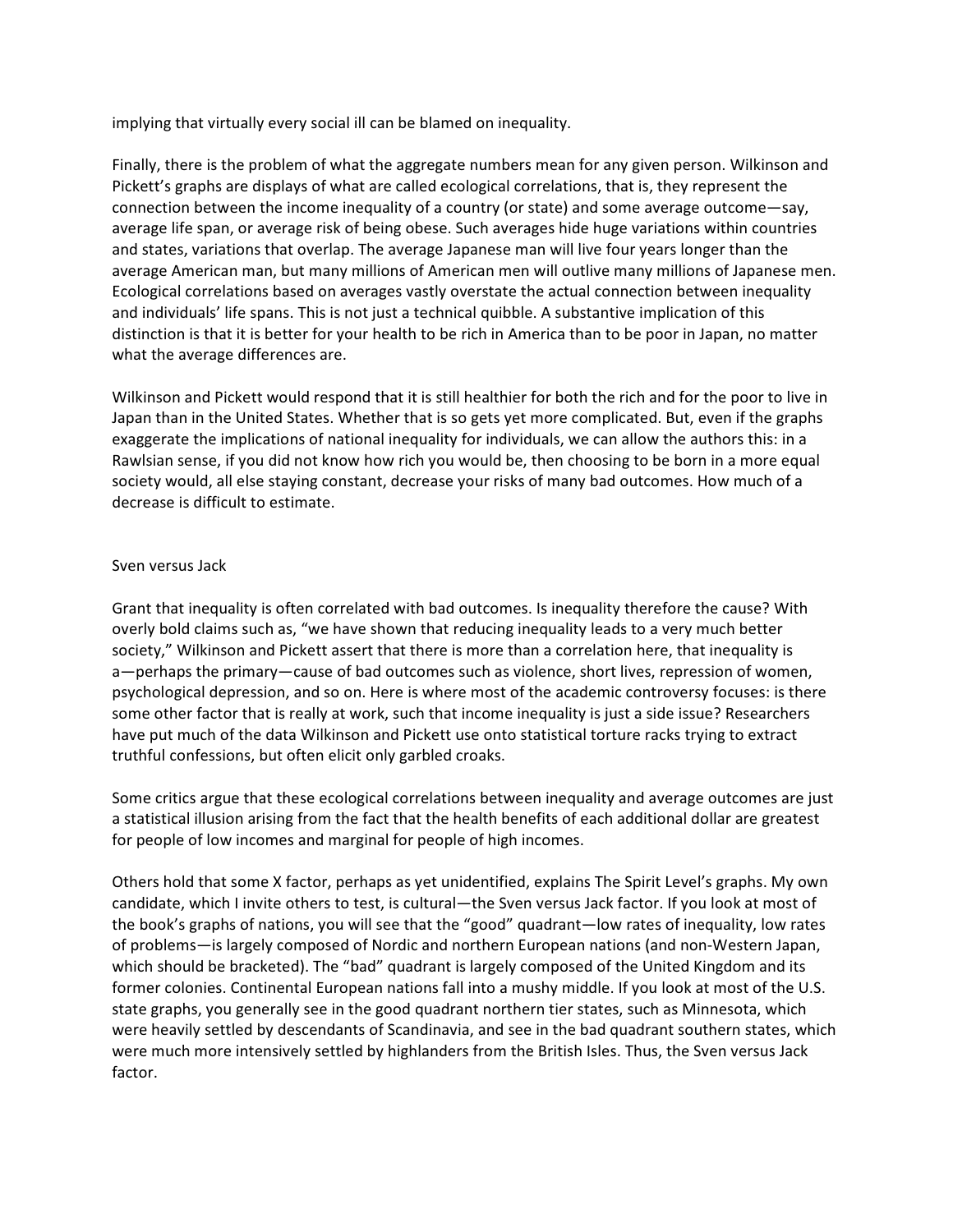The Nordic-British contrast also corresponds to the difference between social democratic and neoliberal states, which can confuse cause and effect even more. Is there something about the Nordic region's history or culture that leads those nations to be welfare states, relatively equal, and healthy, and something about Anglo-Saxon history or culture that does the opposite—with varying levels of inequality being simply a byproduct?

Wilkinson and Pickett well understand these sorts of objections and have responses, both technical and logical. One strategy for handling the correlation-is-not-causation issue is to look at historical change: in cases where inequality has dramatically risen or fallen, what consequences followed? Unfortunately, here one starts cherry-picking examples. When East Germans were integrated into the rest of Germany, they joined a more economically unequal society, and their young people got more obese. Score one against inequality. On the other hand, between 1970 and 2005, income inequality in the United States, as measured by the Gini index, grew about 20 percent, but homicide rates dropped 30 percent. More systematic studies of what follows from changes in inequality tend to be more equivocal.

Researchers have not sorted out the causal issue yet, but the best provisional judgement is probably that economic inequality contributes something, albeit much less than the authors claim, to some health and social problems, but, again, fewer than the authors claim. Even the skeptics, however, do not argue that inequality is good for anyone but those on the top of the pyramid.

### Psychology, politics, and solutions

If inequality does, to some degree, cause social problems, why? Wilkinson and Pickett emphasize that the mechanism here is social psychological: inequality creates anxiety about status and feelings of unfairness that eat at people. In the words of a chapter title, "inequality gets under the skin." Unlike the volume of studies on the correlation between inequality and health, there is little research that directly tests this proposition. The authors collect a variety of suggestive evidence, such as laboratory studies on how people react to being put in low-status positions and primate studies on what happens when rankings among apes are messed with. But a lot of the case is built by argumentation and inferential stretch.

One recurrent issue in trying to explain any causal factor concerns the geographical level at which inequality operates. In the research literature, the strong correlations between inequality and bad outcomes tend to be seen when comparing nations, but when researchers compare smaller units, towns or neighborhoods, the connection between inequality at the local level and outcomes is considerably weaker. This is puzzling for the psychological analysis: wouldn't people be more psychologically affected by their neighbors' wealth than by the wealth of folks far away, say, in Malibu or on the Vineyard? The authors firmly argue that, no, what matters is where you—and your neighbors—fit in the national hierarchy; people know their national rank, and that is what generates the angst. Perhaps.

Even if people who feel they are at the bottom pay a psychological and health price for being down, are they not balanced out by those at the top who gain psychologically from being up? (In spite of the authors' claims to contrary, wealthier people are, according to available metrics, happier.) Shouldn't these two reactions balance each other out nationally? Wilkinson and Pickett would insist, in response, that everyone suffers psychologically from inequality, those at the bottom but also those at the top. In a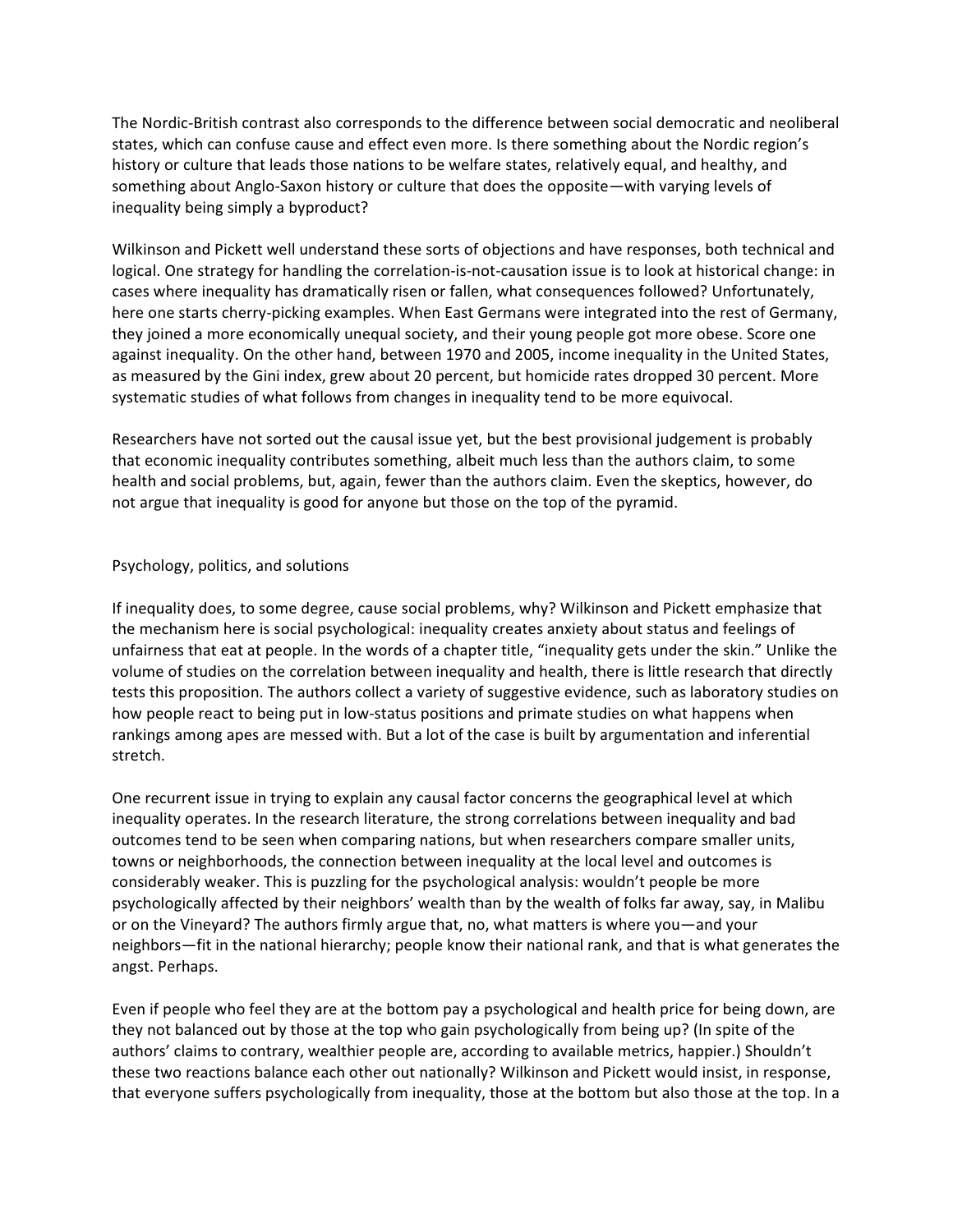status-riven society, the winners fear that their perches are insecure, and they know that there is a long way to fall. Besides, there's always someone to envy on a yet higher branch.

Is this psychological mechanism necessary to explain the bad outcomes of inequality? One alternative, which the authors reject, is that it's really all about material disadvantages, not psychological angst. Wilkinson and Pickett say 'no,' and point to statistical studies suggesting that international variations in average income make less difference to outcomes than do international variations in the inequality of incomes. But the results are not all consistent. The authors also point to examples: low-income Americans are richer than low-income people in other societies, but the Americans' health is worse.

A different explanation, recently suggested and documented by many scholars, invokes politics. They find that more heterogeneous societies and states—those highly divided by race, religion, language, or income—under-produce "public goods" such as community health care, safety, and education. For example, the higher the proportion of African Americans in a state, other things held constant, the lower the public welfare expenditures in that state. People in diverse nations or states may have greater trouble building the trust necessary for public action. Or perhaps the reason is that majorities in diverse nations or states resist spending their tax money on "those people." Income inequality, then, may produce bad outcomes because class divisions in a nation or state lead to political paralysis or to unconcern by the wealthy about the fate of the less well-off. If the politics of inequality account for poorer health, then one might focus on politics as the route to fixing the problems. But Wilkinson and Pickett do not.

Their discussion of solutions dwells mostly on promoting employee-owned businesses, an odd focus. Such enterprises pay their executives less than typical corporations do, and Wilkinson and Pickett believe that their workers therefore have lower status concerns and less stress. Such workers may be more sympathetic to economic redistribution. But there is no logical reason why such businesses would beggar their neighbors any less than other businesses do, and this program hardly seems sufficiently muscular to bring American inequality down to Finland's level.

As I pointed out at the top, if the authors took their analysis literally, they might suggest direct manipulations of inequality: send the richest people—or, probably more efficiently, the poorest people—out of the country or the state. Inequality would go down and well-being would go up. Alternatively, leave the inequalities as they are, but devise ways to hide them from people—censor the media, say (no more Lifestyles of the Rich and Famous)—so that people do not know their relative positions. That should, according to The Spirit Level, bring down crime, disease, obesity, and so forth. The authors do not go in these directions, and these are, of course, not plausible solutions in a democratic society. But they are the logical implications of The Spirit Level's explanation.

There are more productive avenues they might have considered. The authors eschew economic growth to lift the poor because their data suggest that national wealth is not as critical as national inequality in affecting health, because growth might preserve or even expand inequality, and because growth violates their green principles. Further economic development in developed nations, they assert, is an exhausted route to greater well-being. Most economists, I am sure, would disagree. Most politicians, I suspect, would consider the dismissal of economic growth a wrong-headed strategy for electoral victory.

Similarly, Wilkinson and Pickett pay little attention to Robin Hood–like redistribution, which would